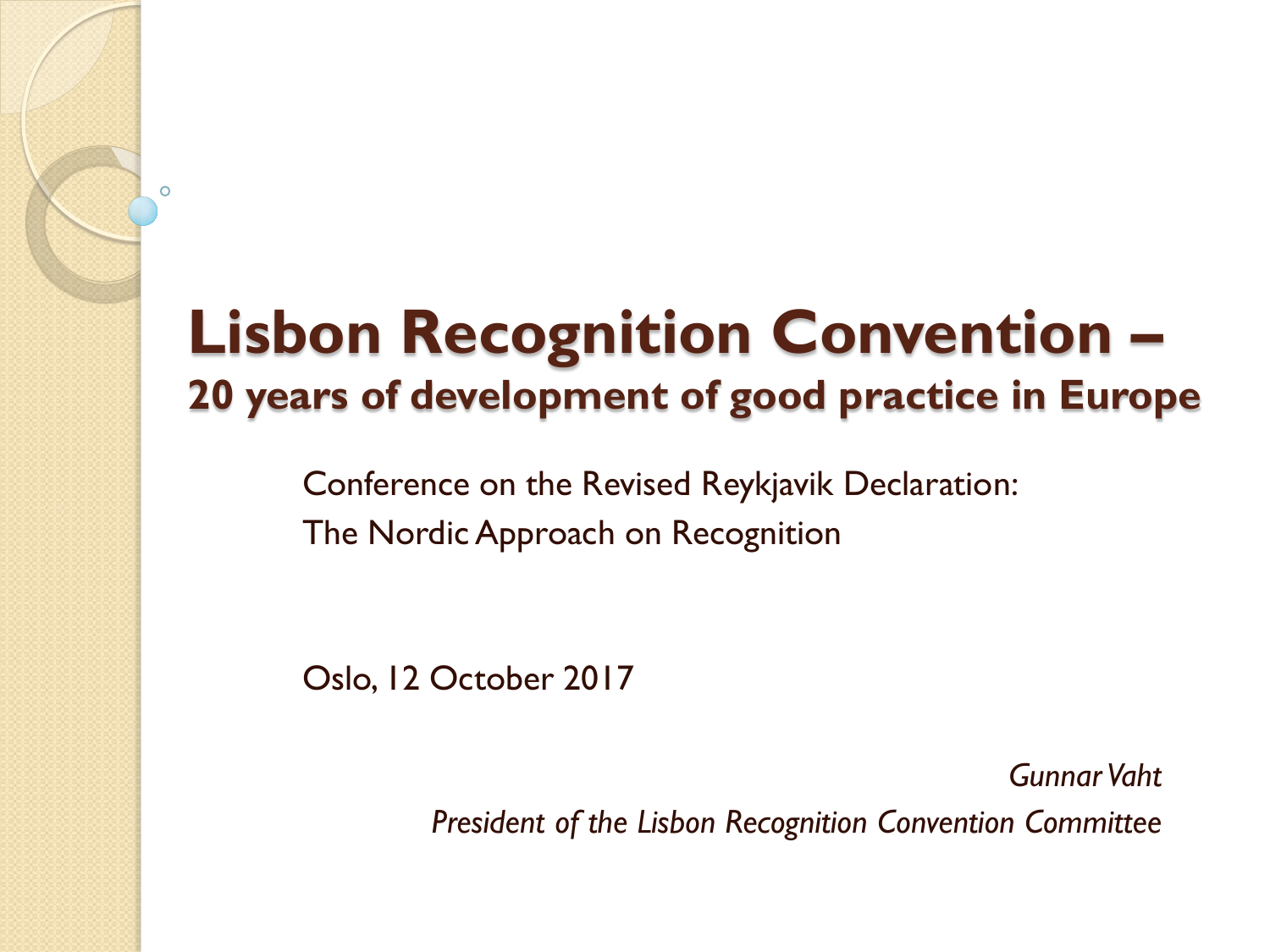# Europe until 1997 in recognition

- Seeking equivalency
- Lack of information provision
- Only in some countries had a contact point or an information centre
- Not well functioned networking
- No transparent assessment of foreign qualifications
- No regulations of recognition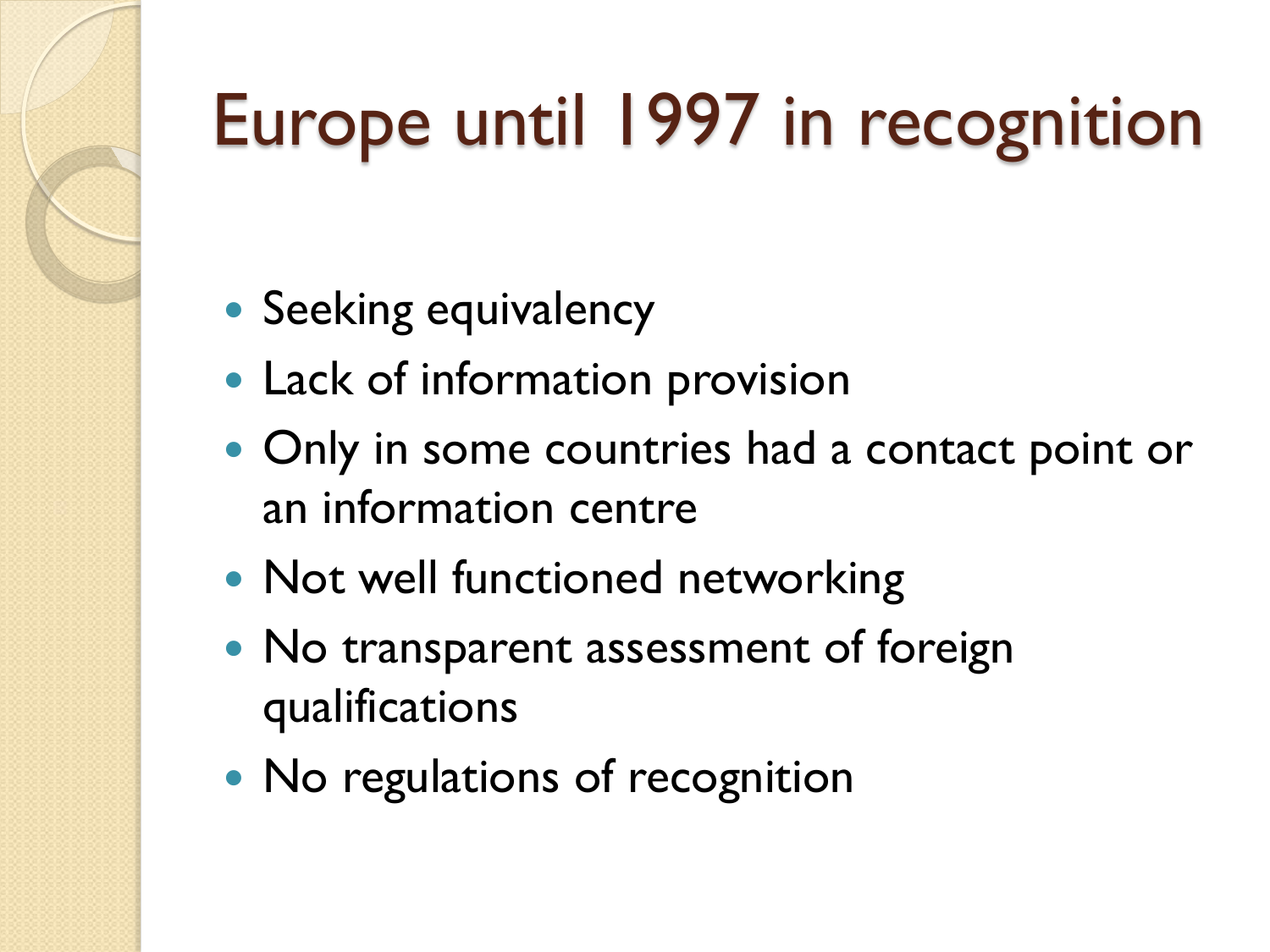## Drafting new convention for European Region

Need to change the concept of recognition of qualifications – **from equivalency to recognition.** But not only…

- Applicants are entitled to a fair recognition of their qualifications
- Reasonable time limit
- Transparent, coherent and reliable procedures
- Right to appeal
- Recognition unless substantial differences can be shown
- Importance of information
- Recognition information centres (national ENIC)

Key concepts of new convention

And – adjustment of **terminology**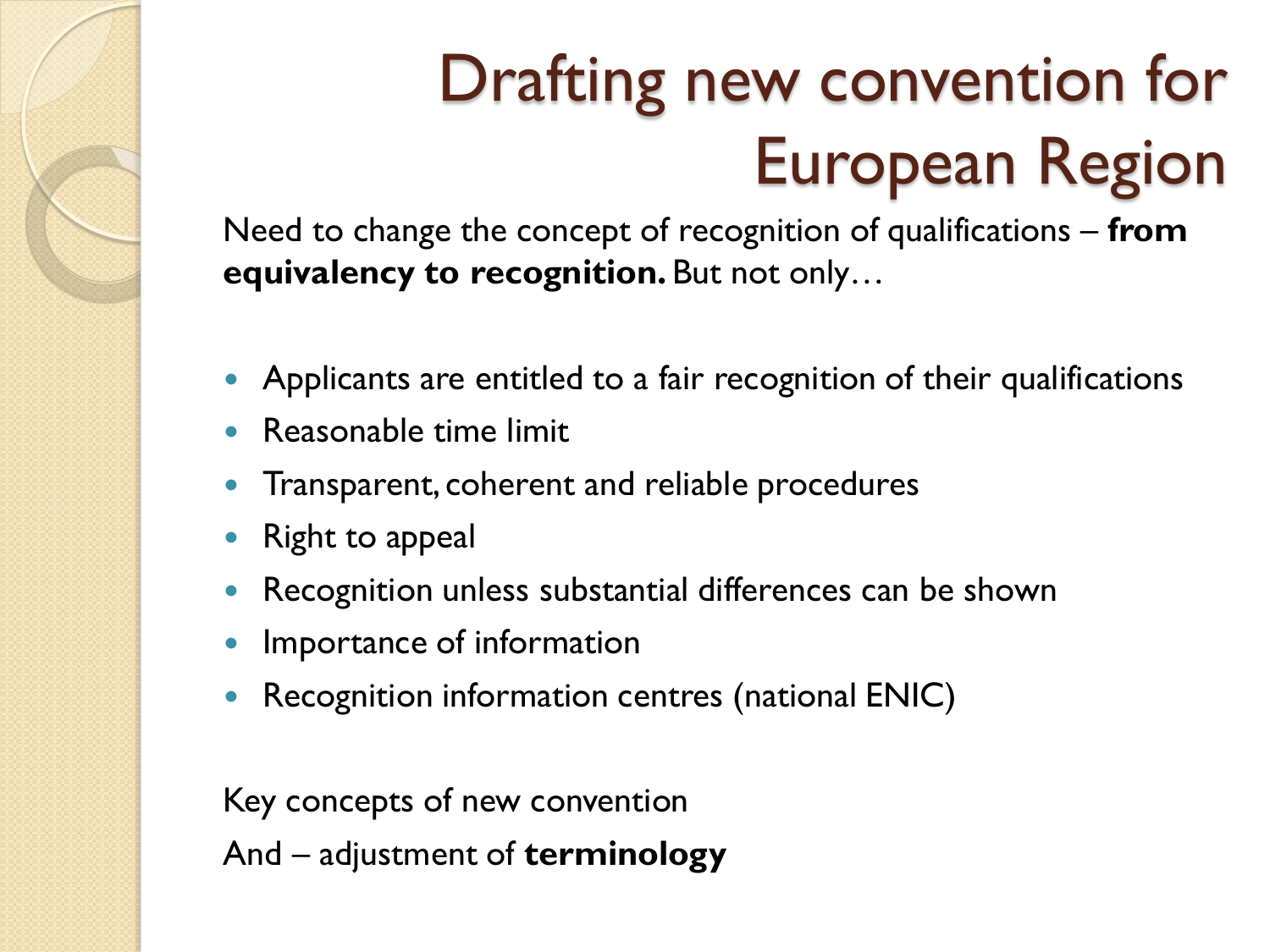On 11 April 1997, 27 countries signing the **Convention on the Recognition of Qualifications concerning Higher Education in the European Region**  ("Lisbon Recognition Convention") *Council of Europe and UNESCO*

A number of countries, signatories to the LRC will start to establish or maintain national ENIC office to follow the provisions of the Convention.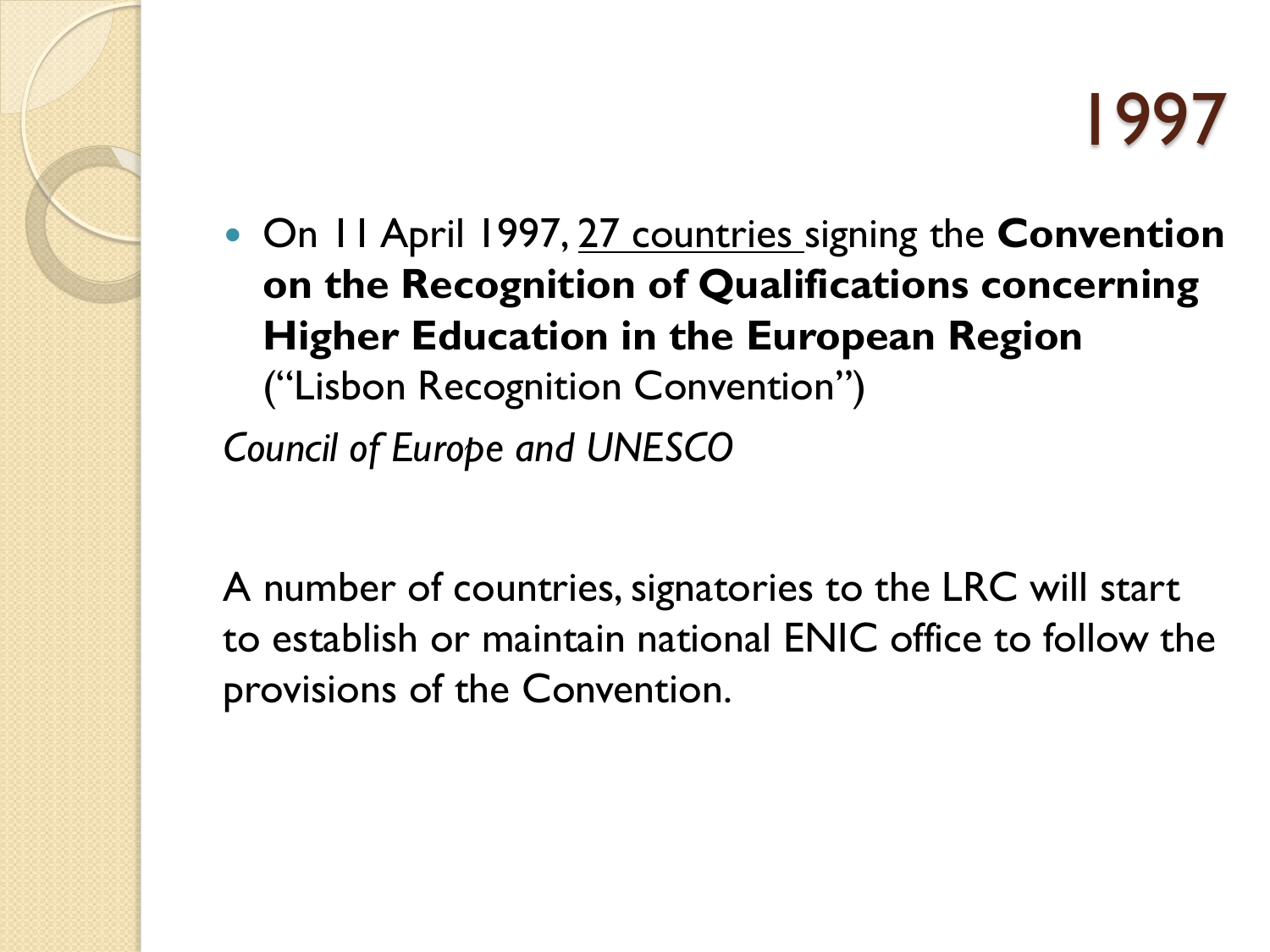#### **First ratifications:**

- Azerbaijan (10.03.1998)
- Switzerland (24.03.1998)
- Estonia (01.04.1998)
- Kazakhstan (07.10.1998)
- Lithuania (17.12.1998)

Ratification by 5 countries – the Convention entering into force on 01.02.1999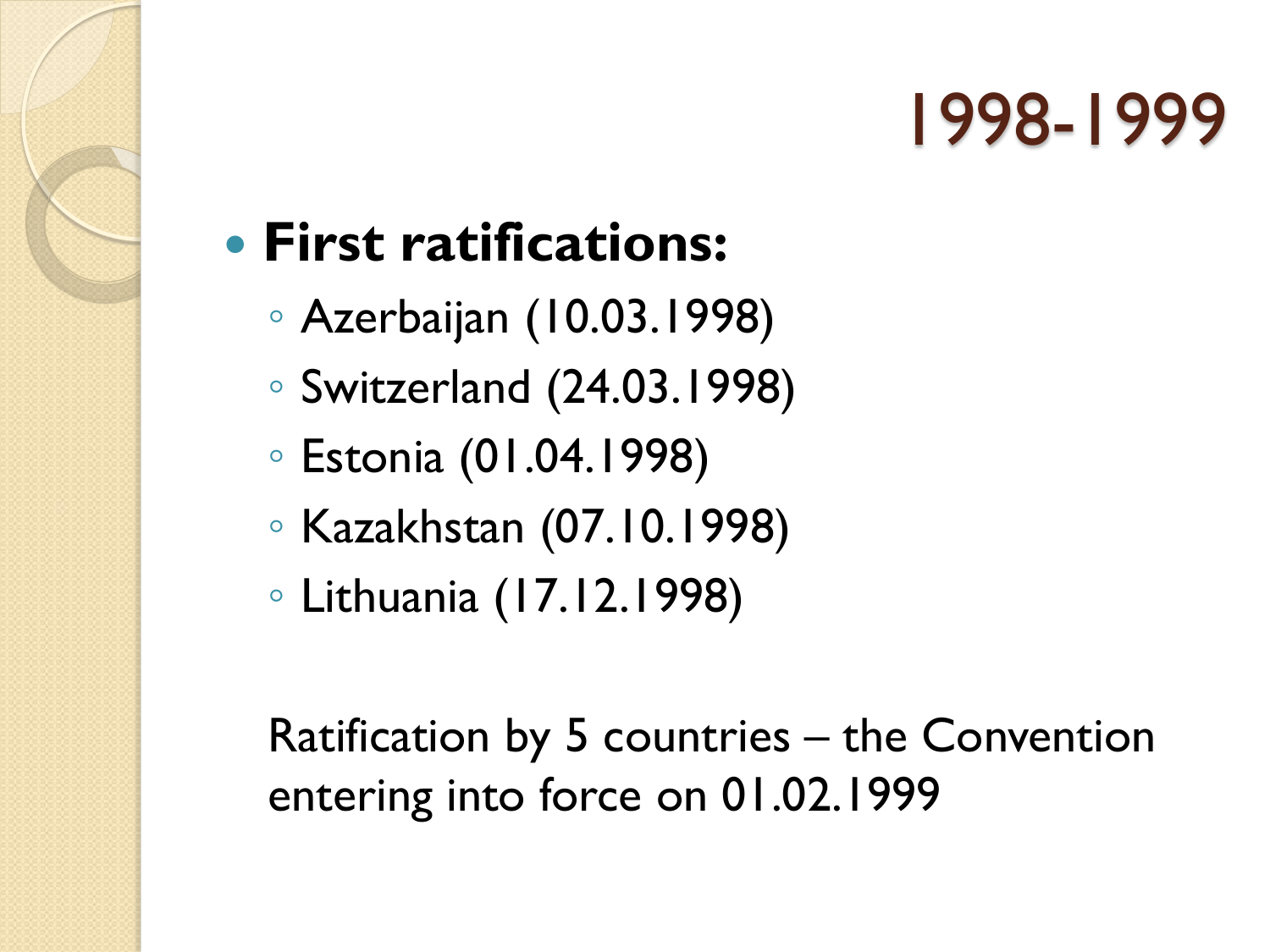**1st session of the LRC Committee (16.06.1999 in Vilnius)**

- **Rules of Procedure** was adopted (the function of the Committee, tasks of the Bureau, sessions, elections, etc)
- **Revised Diploma Supplement**  the Committee encouraged the implementation of the DS at national level
- **Recommendation on International Access Qualifications**  (adopted)
- Interim Report of the WG on **transnational education** (TNE). The Committee encouraged the continuation and successful completion of WG activities.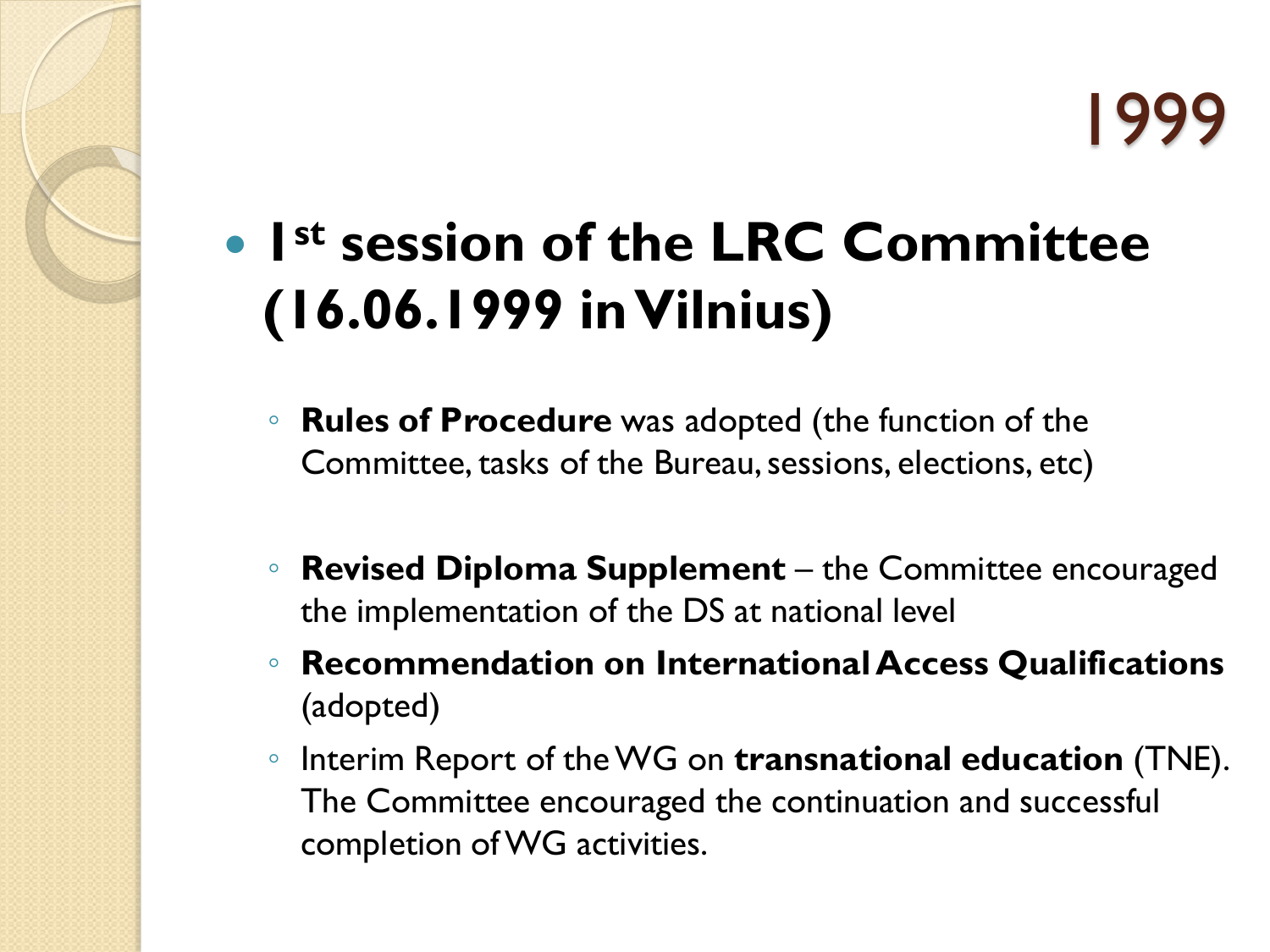- Recognition issues in the **Bologna Process** (support by the Bureau to the ENIC/NARIC Working Group on this issue)
- Creation of the WG on **electronic communication**  (ELCORE) focused on to establish a website and to maintain the listserv to implement the provisions of Sections VIII and IX.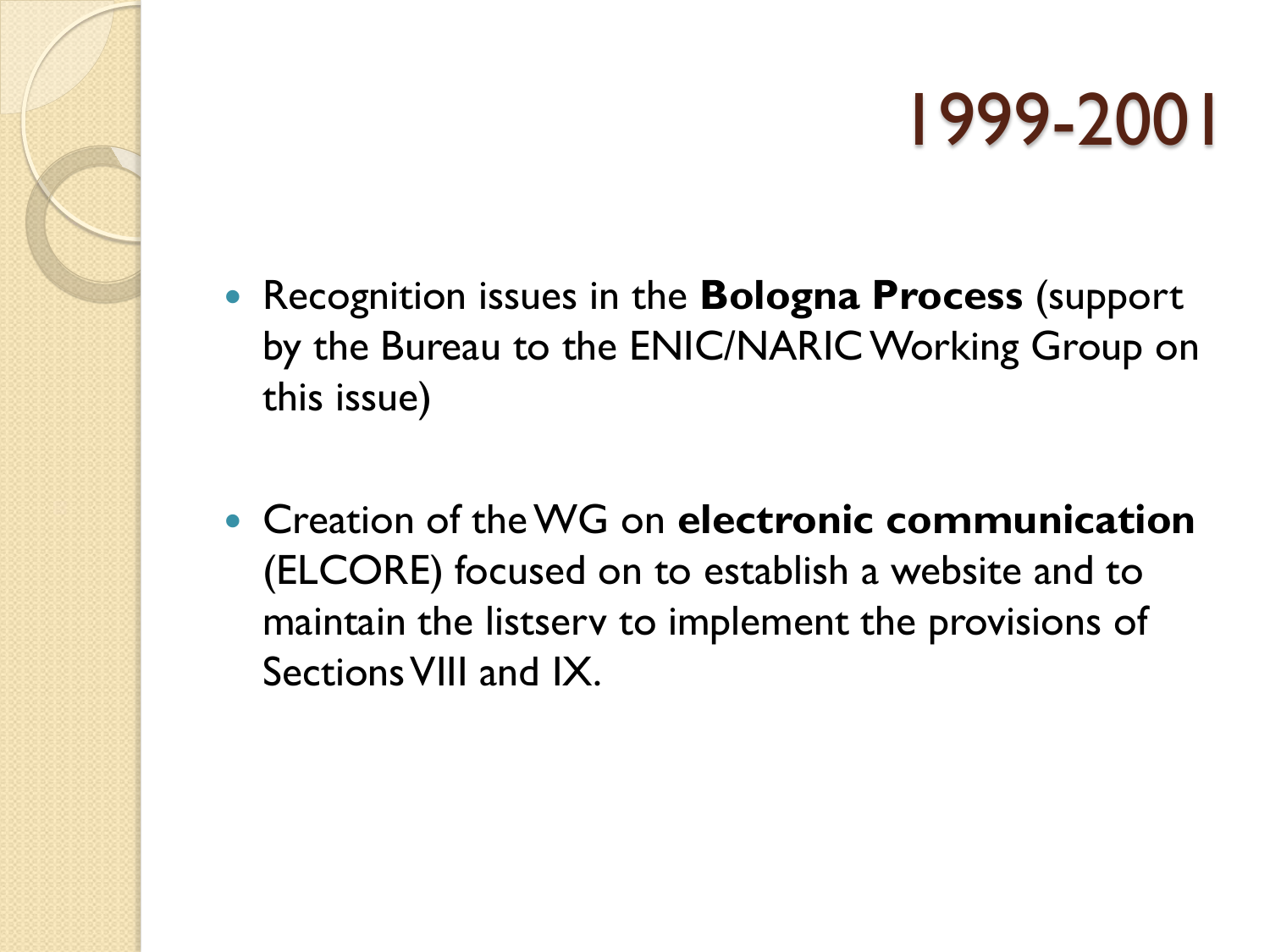### **2nd session of the LRC Committee (06.06.2001 in Riga)**

- **Code of Good Practice for the Provision of Transnational Education** (adopted)
	- Useful text for recognition of TNE qualifications and combating against illegal TNE activities
- **Recommendation on Criteria and Procedures for the Assessment of Foreign Qualifications** (adopted)
	- A fundamental document for new attitudes on assessment of qualifications. A key document to adjust national legislation on recognition of qualifications and in day-to-day work on assessment of qualifications by national authorities (ENICs, HEIs)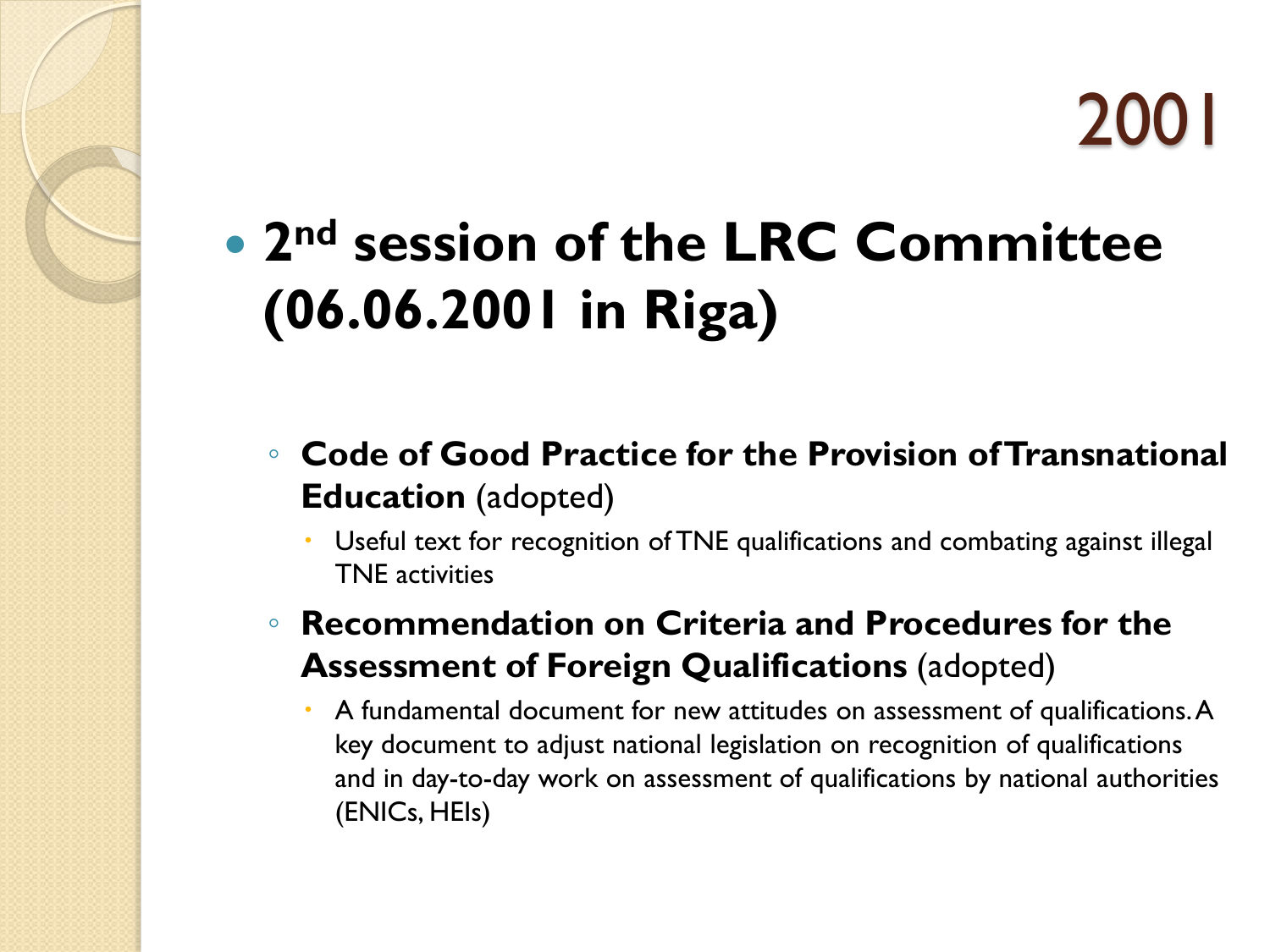The boom of ratifications - **13 more countries became a Party** to the Convention within this period. The Convention became "popular".

- The LRC Bureau working actively **together with ENIC Bureau and NARIC Advisory Board** on supporting implementation of the concept of **Bologna Process**
	- Recognition; DS; ECTS, HE based on two main cycles (BA-MA system)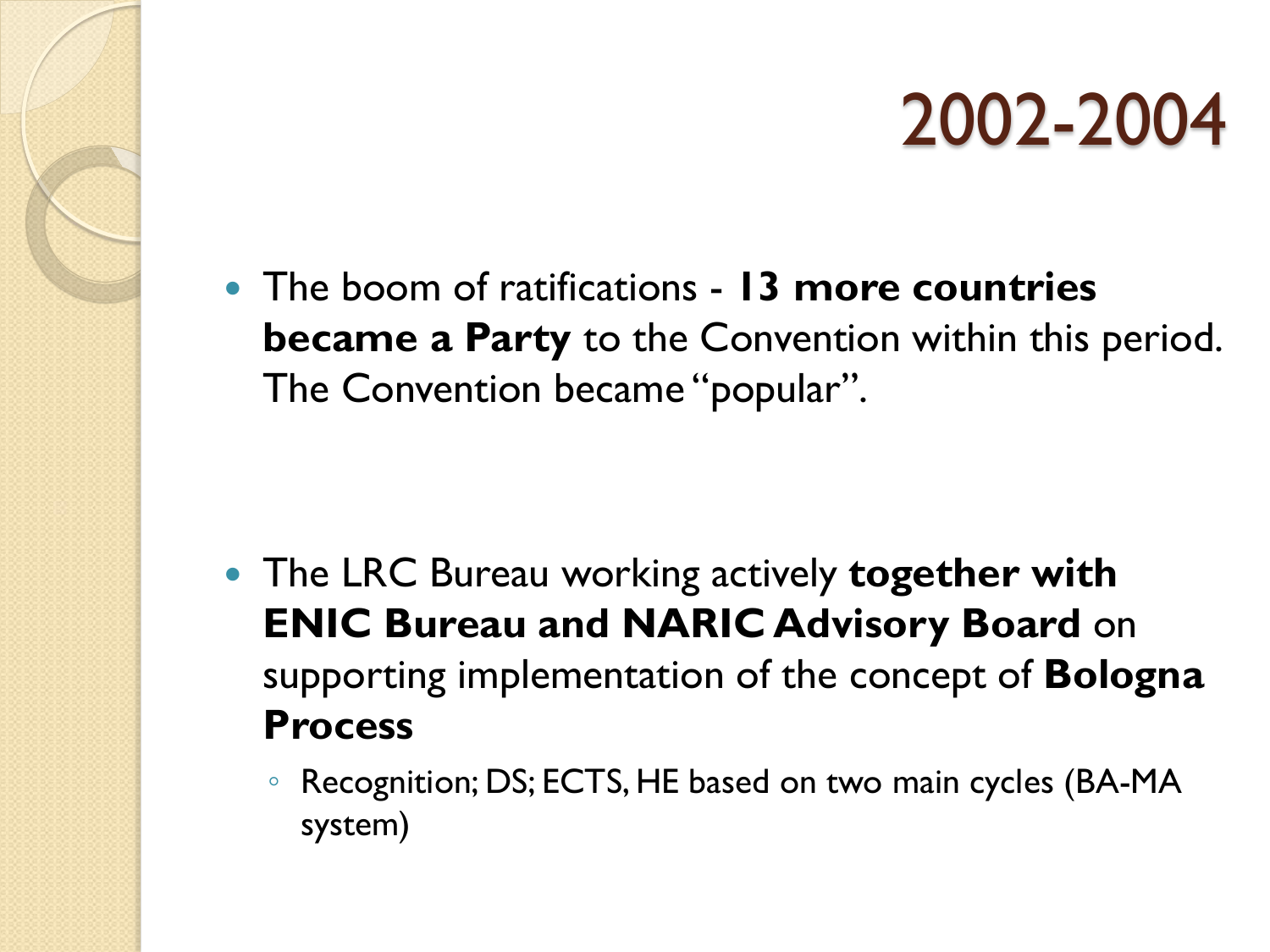

### **3rd session of the LRC Committee (09.06.2004 in Strasbourg)**

- **Joint ENIC/NARIC Charter of Activities and Services**  (adopted)
	- A supportive text to maintain national information centres, their tasks, and information provision. It also gives a concept for further functions of ENIC/NARIC Networks.
- **Recommendation on Recognition of Joint Degrees**  (adopted)
- The LRC Committee exchange of views on **possible measures**  to further the implementation of the LRC, with special consideration of the **strategy of the ENIC/NARIC Networks** and the developments within the **Bologna Process**.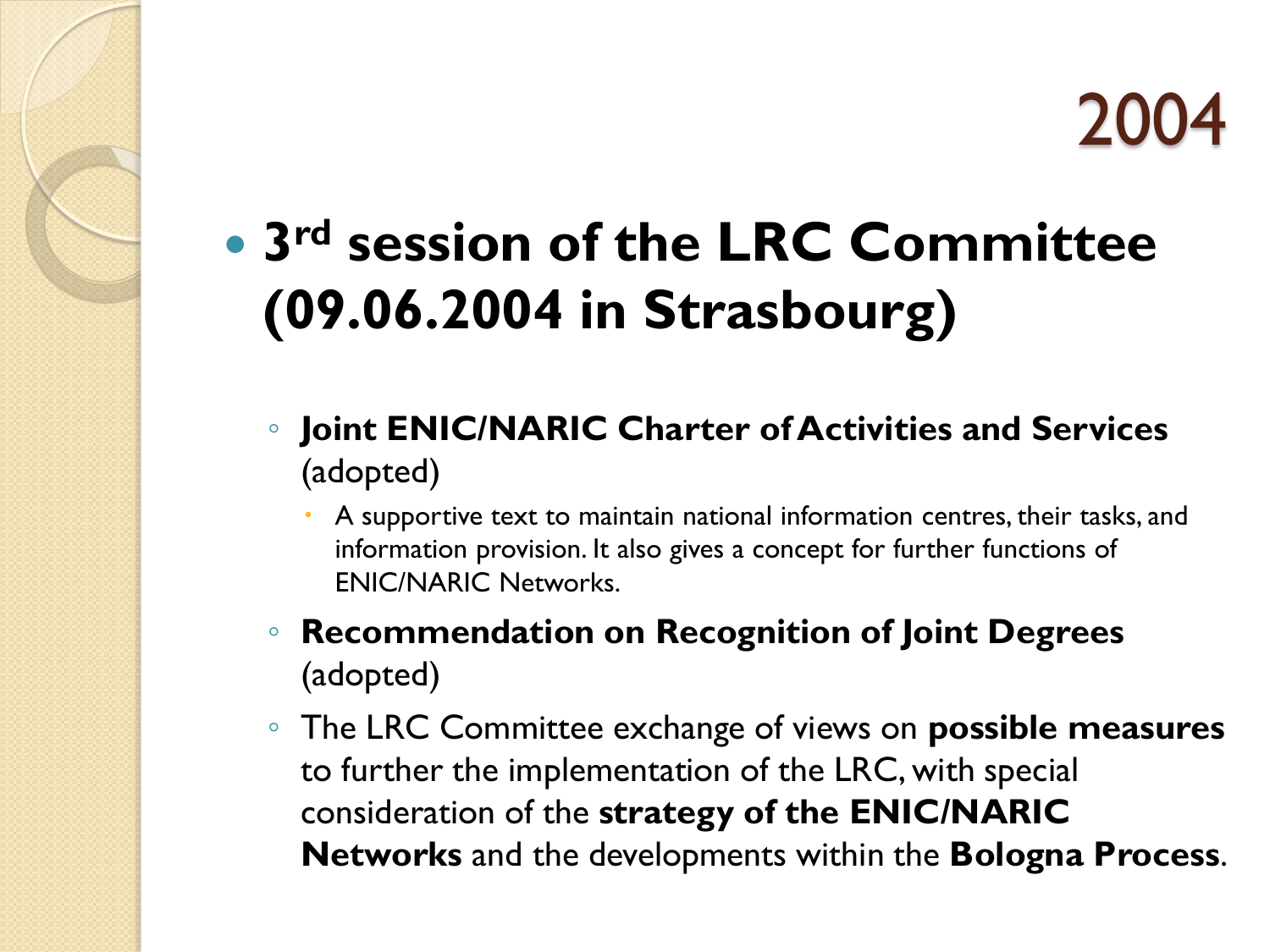

- Strasbourg Statement on **Recognition Issues in the EHEA**  (Contribution by the ENIC and NARIC Networks to the Bologna Process)
	- Importance to improve the implementation of the LRC in Europe
- **Quality Assurance** and links between the recognition and quality. Seeking cooperation with ENQA
- **Substantial difference** what it is?
	- A WP on Substantial Differences Towards a Common Understanding? was established at the ENIC and NARIC Networks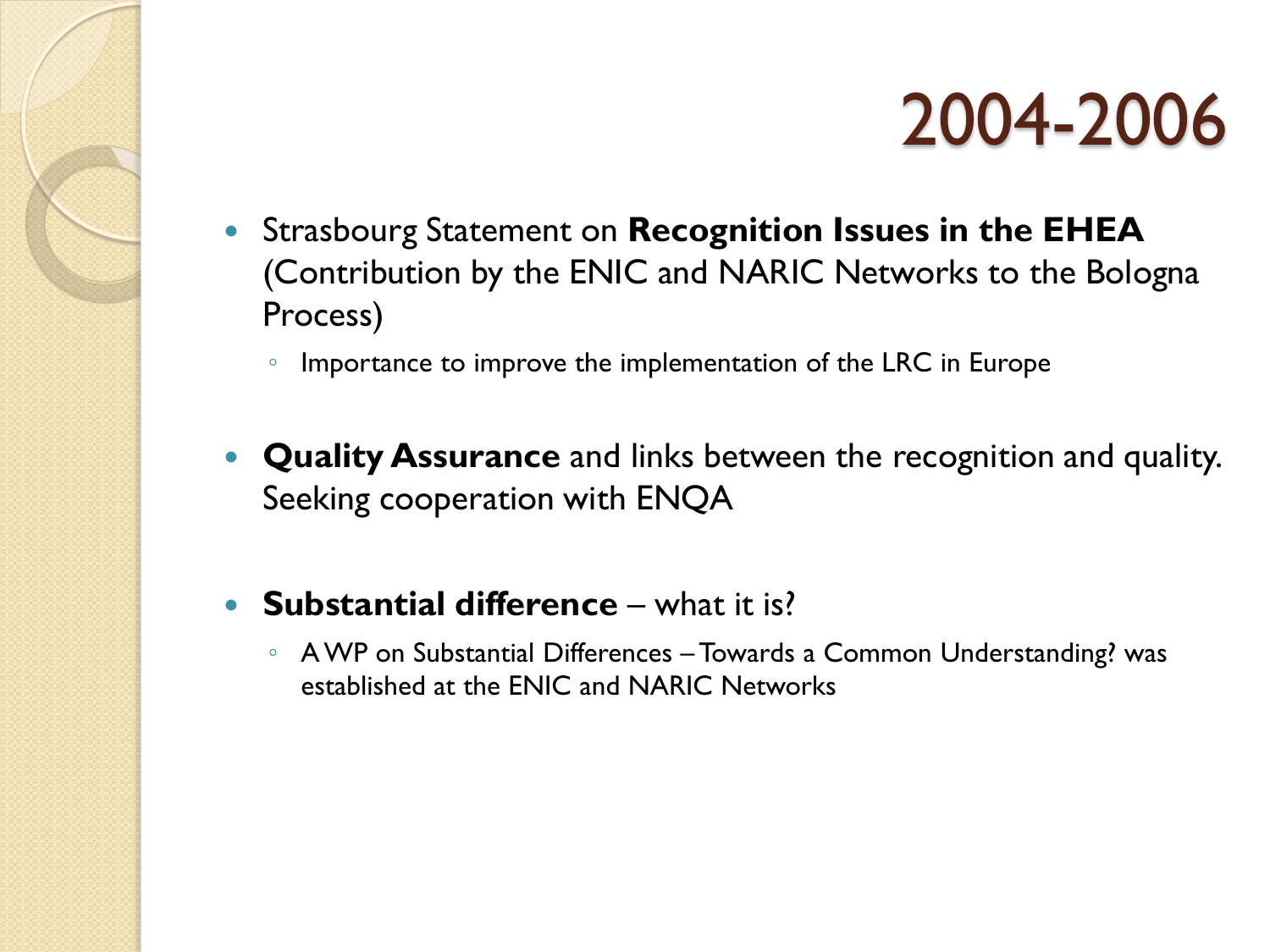### **4th session of the LRC Committee (19.06.2007 in Bucharest)**

- **Revised Code of Good Practice in Provision of Transnational Education** (adopted)
- The **Revised Explanatory Notes to the Diploma Supplement** was discussed and adopted
	- The need for revision according to the developments in the Bologna Process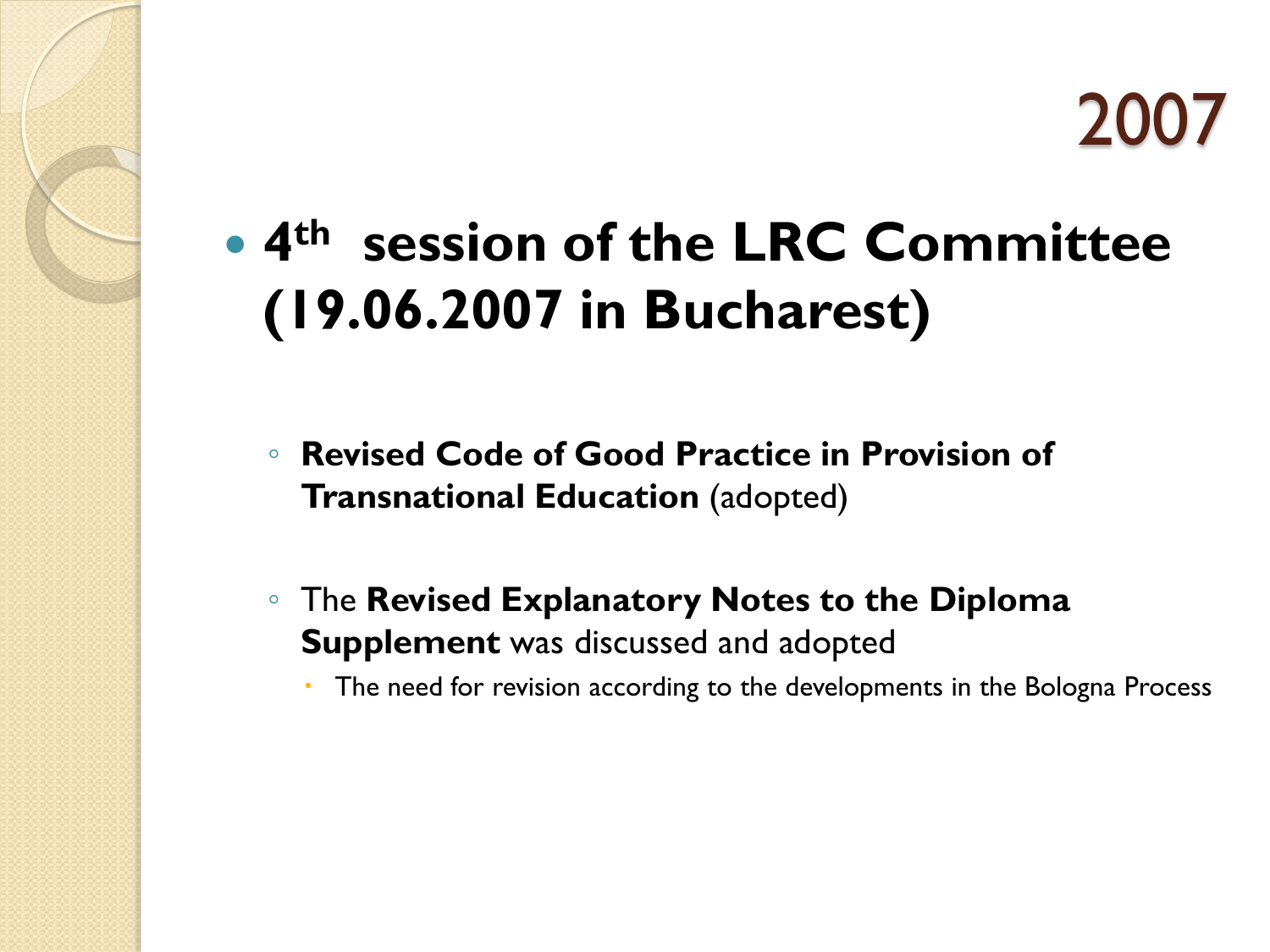#### **• National Action Plans** on Recognition

- **EHEA** countries were asked to present national action plans on recognition, and agendas for implementation of the LRC.
- Recognition in a **global context**
	- Attempts to discuss the need on **recognition outside of the UNESCO regions**
	- Exploring opportunities for **relations between Europe and other regions**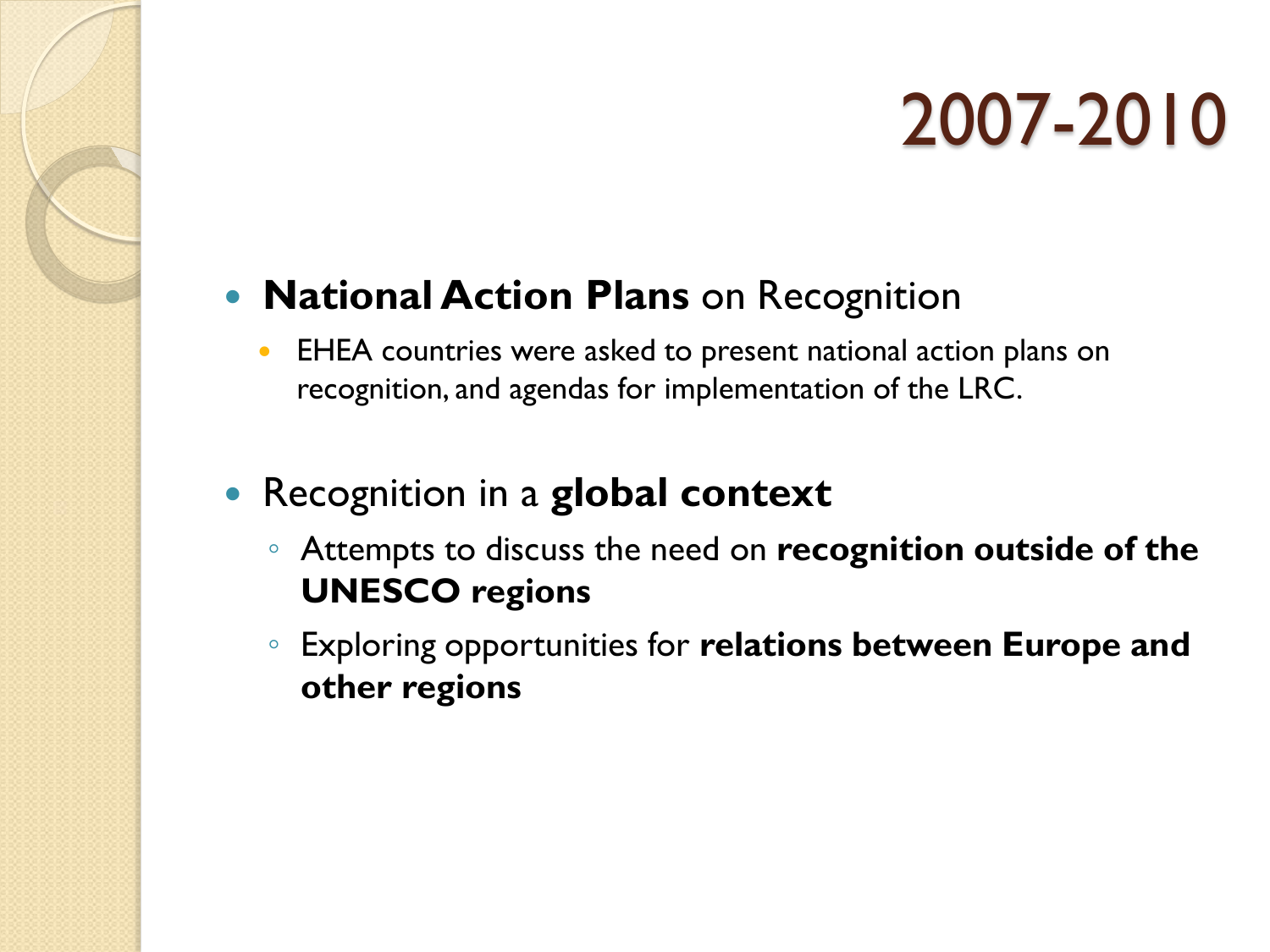### **5th session of the LRC Committee (23.06.2010 in Sèvres)**

◦ **Revised Recommendation on Criteria and Procedures for Assessment of Foreign Qualifications** (adopted)

 Revised according to the progress in the EHEA – qualifications framework, learning outcomes, assessment of five key elements of the qualification, quality, recognition of former qualification.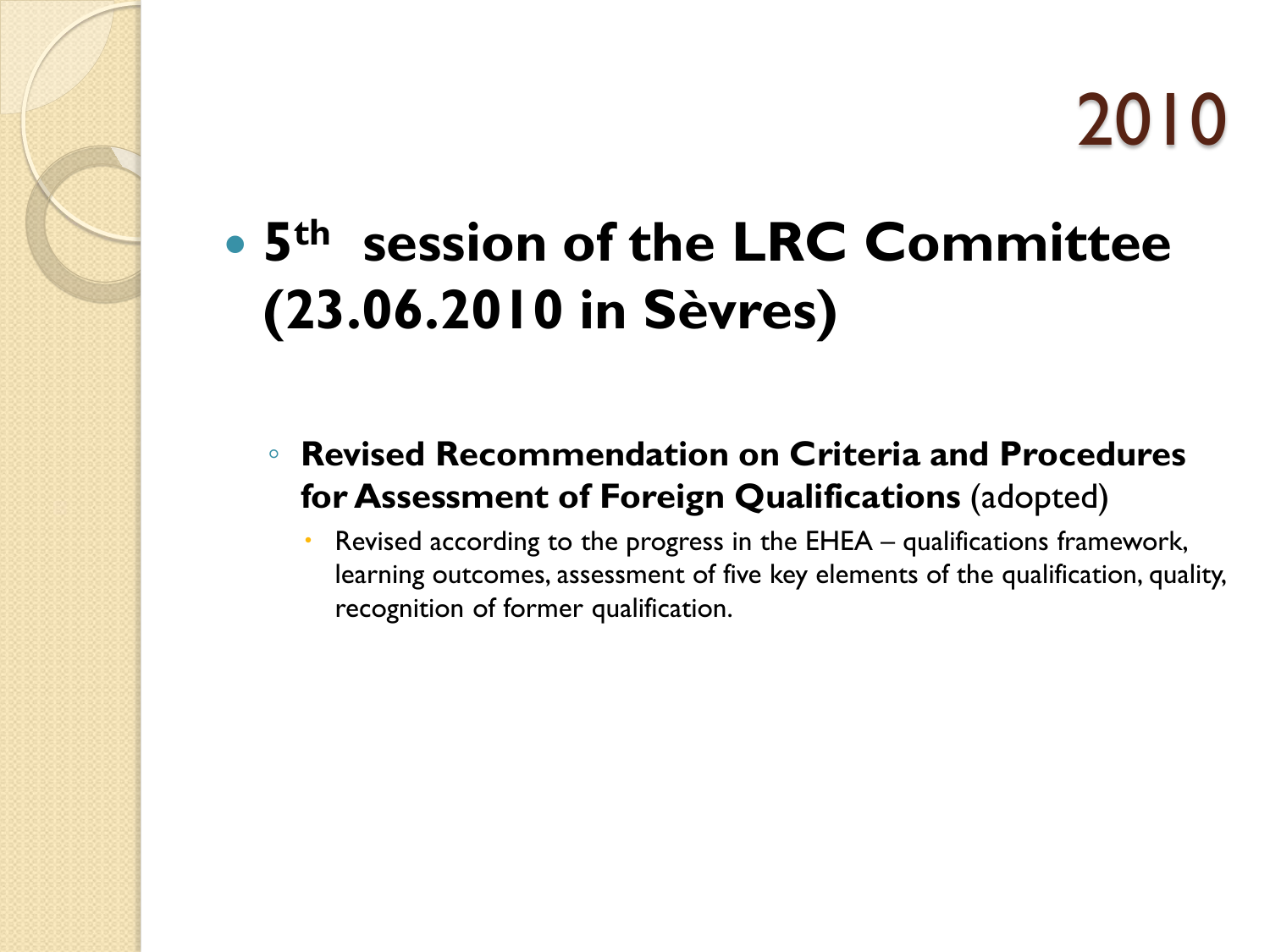#### **European Area of Recognition (EAR) Manual**

- EAR will contribute to a EHEA for recognition to practice a methodology of recognition that is based on similar standards.
- EAR Manual covers good and best practices to implement LRC and its subsidiary texts.
- Recognition in a **global context** continuing
	- Seeking cooperation (networking) between the Europe and other regions
- (Asia-Pacific Recognition Convention (2011, Tokyo), and the view to prepare other new regional conventions based on the general concept of the LRC)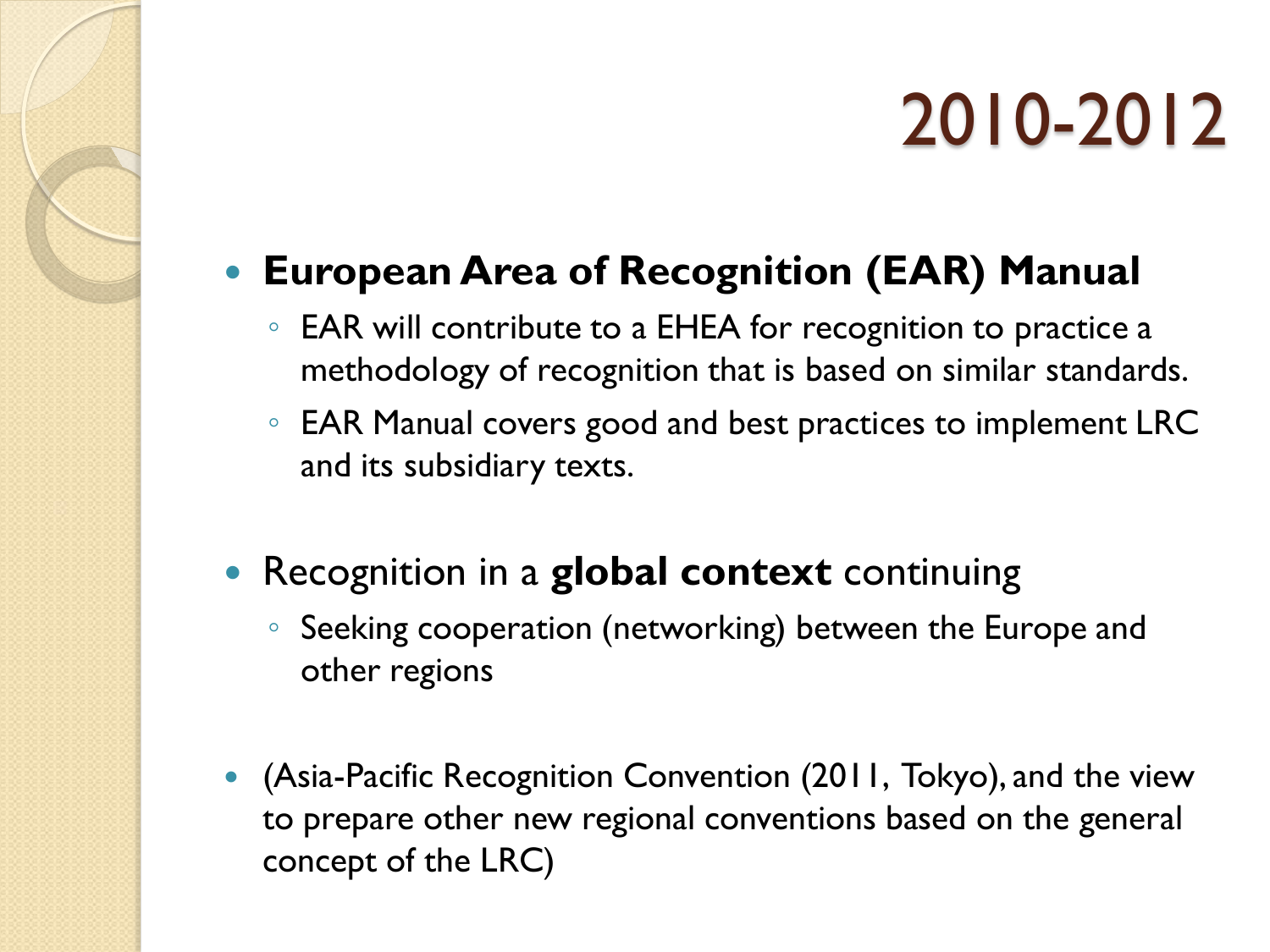### **6th session of the LRC Committee (19.06.2013 in Split)**

- **Recommendation on the Use of Qualifications Frameworks in the Recognition of Foreign Qualifications**  (adopted)
	- Supportive text to the Recommendation on Criteria and Procedure focusing on assessment based on QF.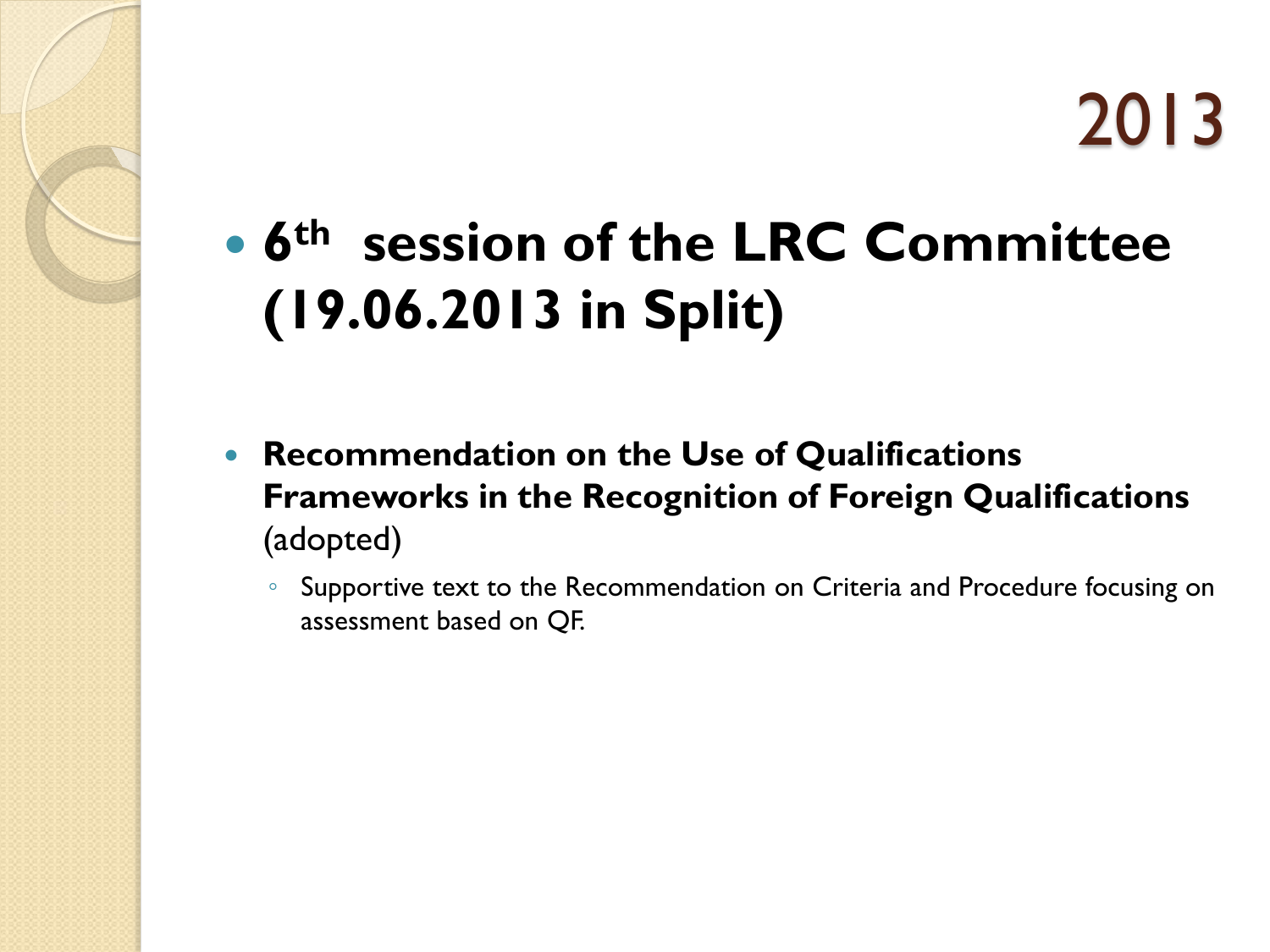#### **Refugees**

- Taking into account the situation in Europe the Council of Europe and other intl. organisations recall Parties to implement Art. VII as soon as possible and to take all relevant measures on national level.
- **Interregional activities in Africa and LAC,** discussions and presentations of good practices in Europe
	- Presentation of LRC in other regions a contribution to draft new generation regional conventions.

#### **Global Convention**

◦ The LRCC Bureau member participating on Experts´ Group "Towards on Global Convention on a Recognition of Higher Education Qualifications".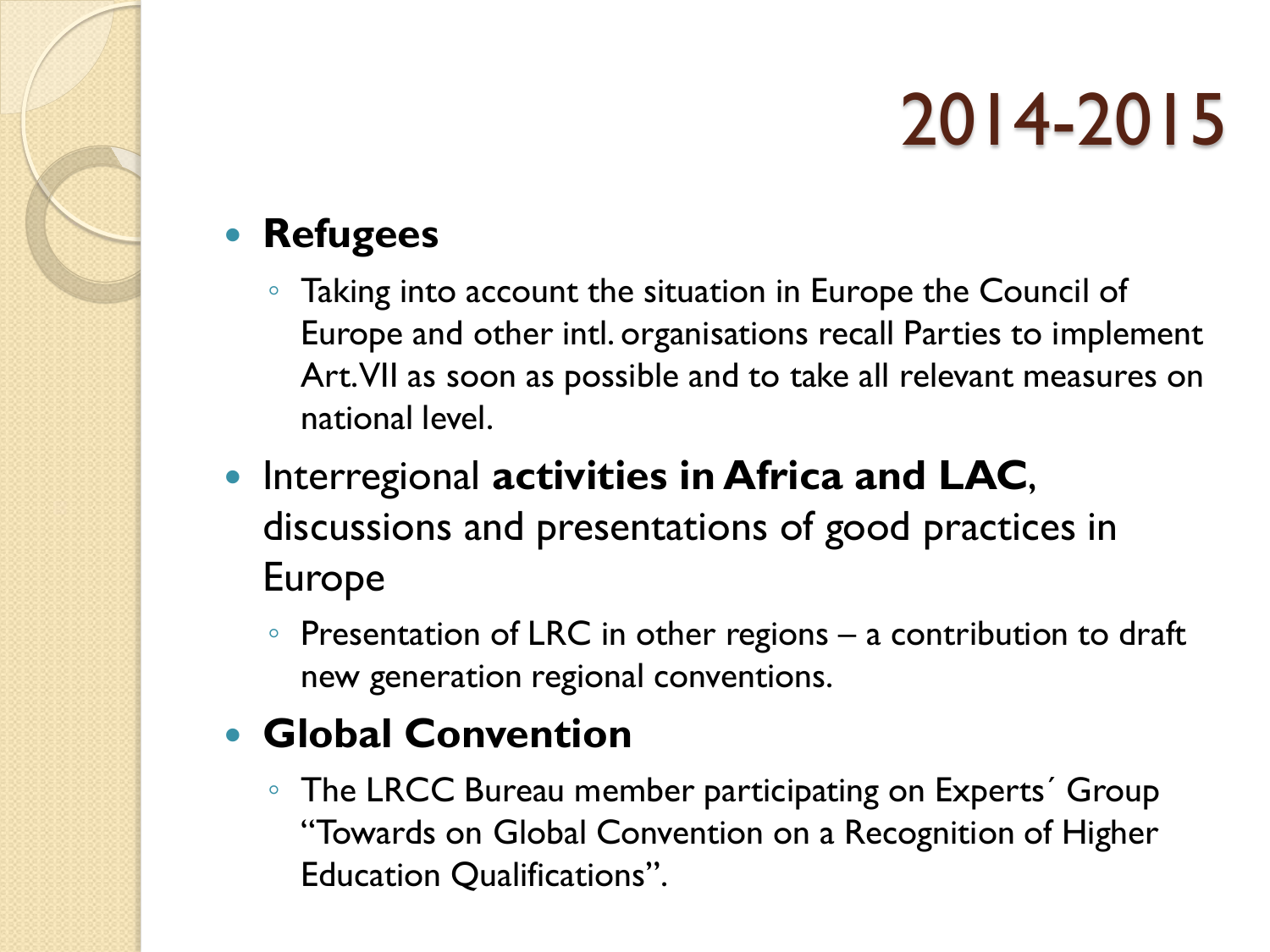# 2014-2015 (cont.)

- **Monitoring the implementation of the LRC**
	- First time since 1997
	- Purpose to oversee the implementation of provisions determining the obligations of the Parties.
		- What and how is regulated at national level
		- How the national authorities oversee the internal (HEI) regulations and implementation of the LRC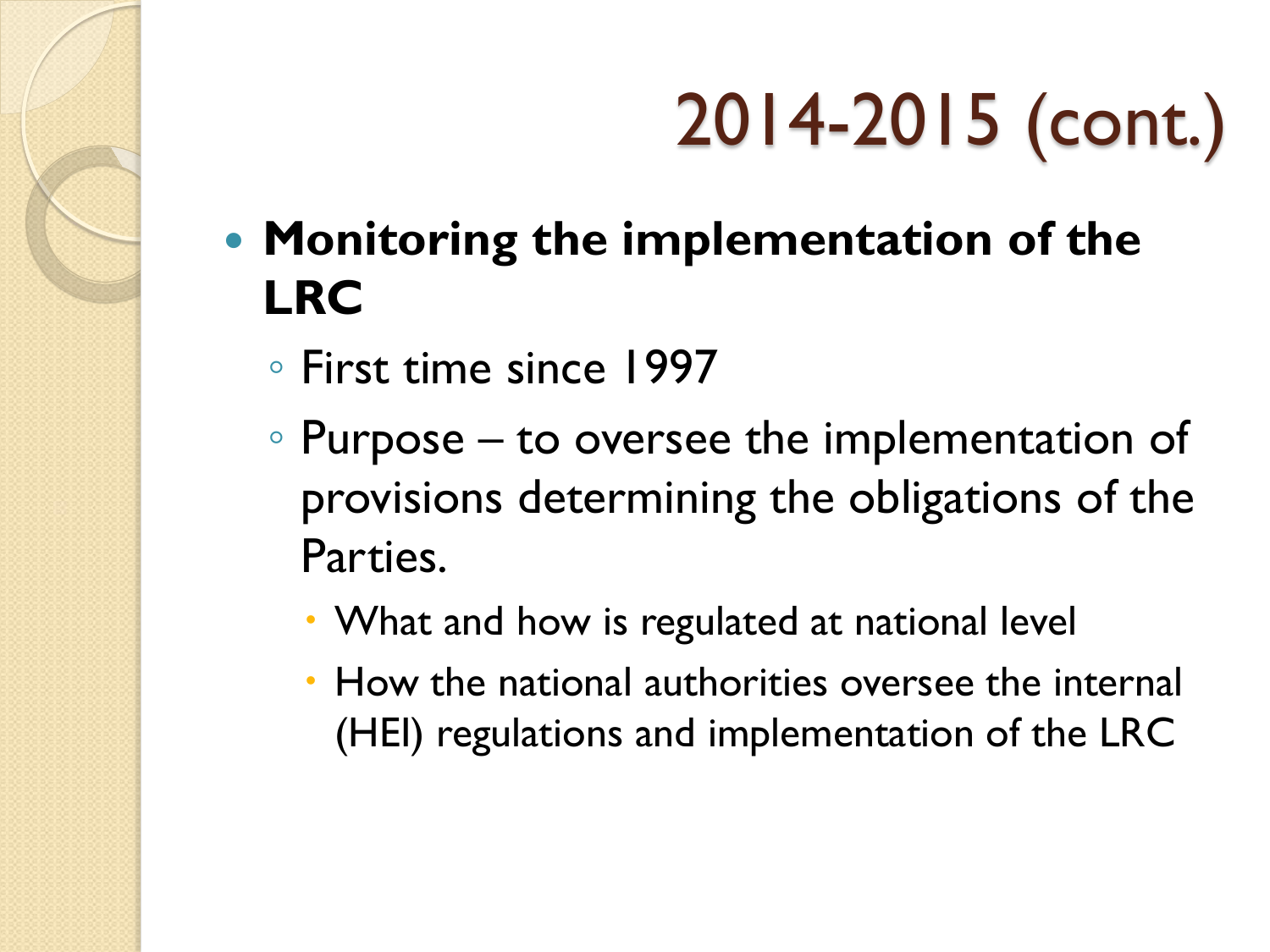**7th session of the LRC Committee (29.02.2016 in Paris)**

- **Presentation of the Monitoring the implementation of the LRC** (report was endorsed)
- **Revised Recommendation on the Recognition of Joint Degrees** (adopted)
- **Statement on the recognition of refugees´ qualifications** 
	- Recalling Parties to implement fully Art. VII
	- Recommend Parties to implement it before the end 2018
	- Invite to develop a Recommendation on the recognition of refugees´ qualifications (mandate to draft the text by the Bureau)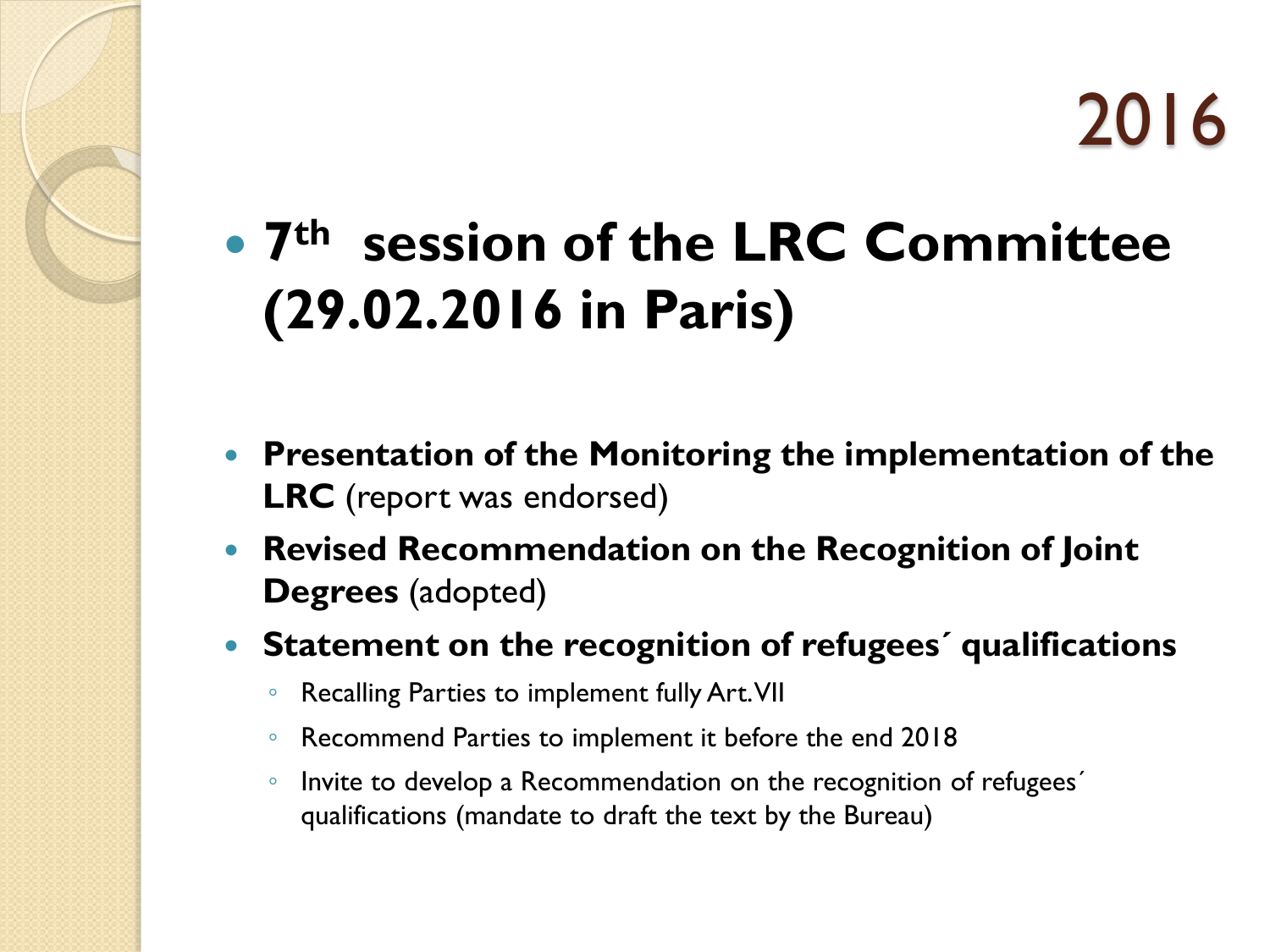Main activities of the LRCC Bureau in this period:

- **Drafting the Recommendation on Recognition of Qualifications Held by Refugees, Displaced Persons and Persons in a Refugee-like Situation**
	- Draft is presented to the LRC Committee for adoption on their extraordinary meeting in Strasbourg on 14 November 2017)
- **Drafting Guidelines for ENICs and NARICs national online information systems**
	- What information is needed for assessment and recognition of qualifications and recommendation on how to present it.